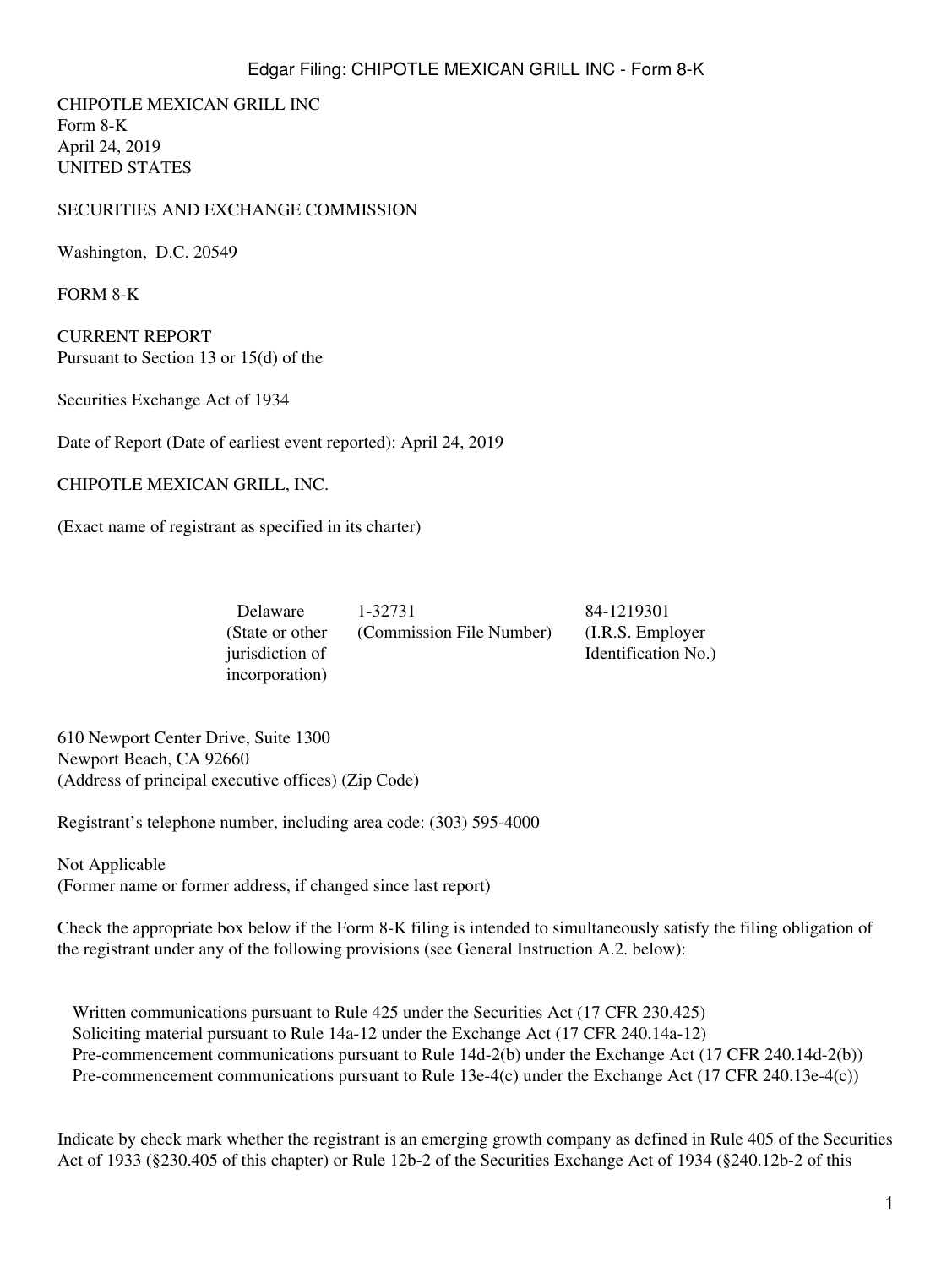chapter).

## Emerging growth company

If an emerging growth company, indicate by check mark if the registrant has elected not to use the extended transition period for complying with any new or revised financial accounting standards provided pursuant to Section 13(a) of the Exchange Act.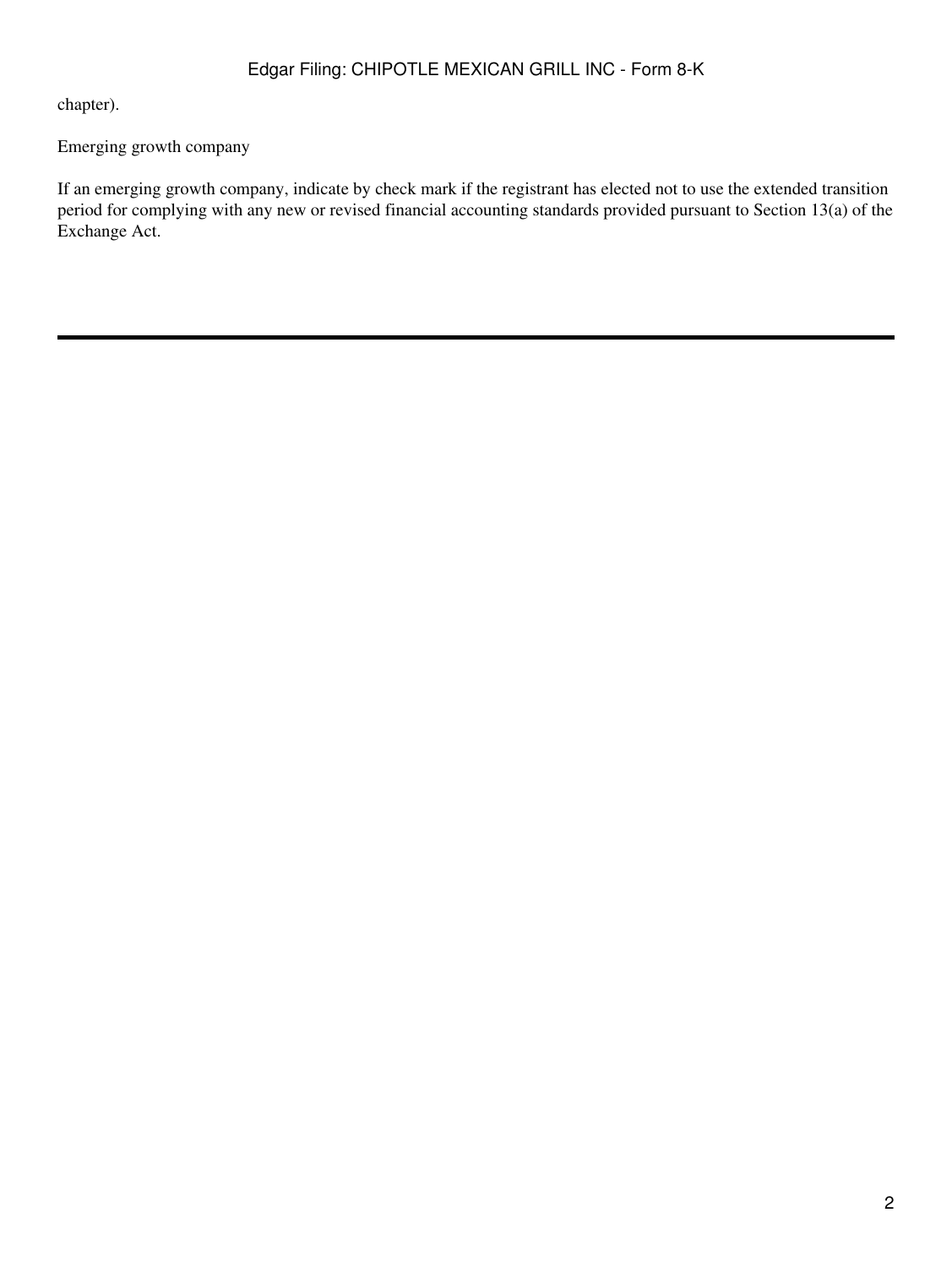## Edgar Filing: CHIPOTLE MEXICAN GRILL INC - Form 8-K

Item 2.02 Results of Operations and Financial Condition.

On April 24, 2019, we issued a press release announcing earnings and other financial results for our fiscal quarter ended March 31, 2019, and that management would review these results in a conference call at 4:30 pm Eastern time on April 24, 2019.

Item 9.01 Financial Statements and Exhibits.

Exhibit Index

Exhibit 99.1 Chipotle Mexican Grill, Inc. Press Release, dated April 24, 2019